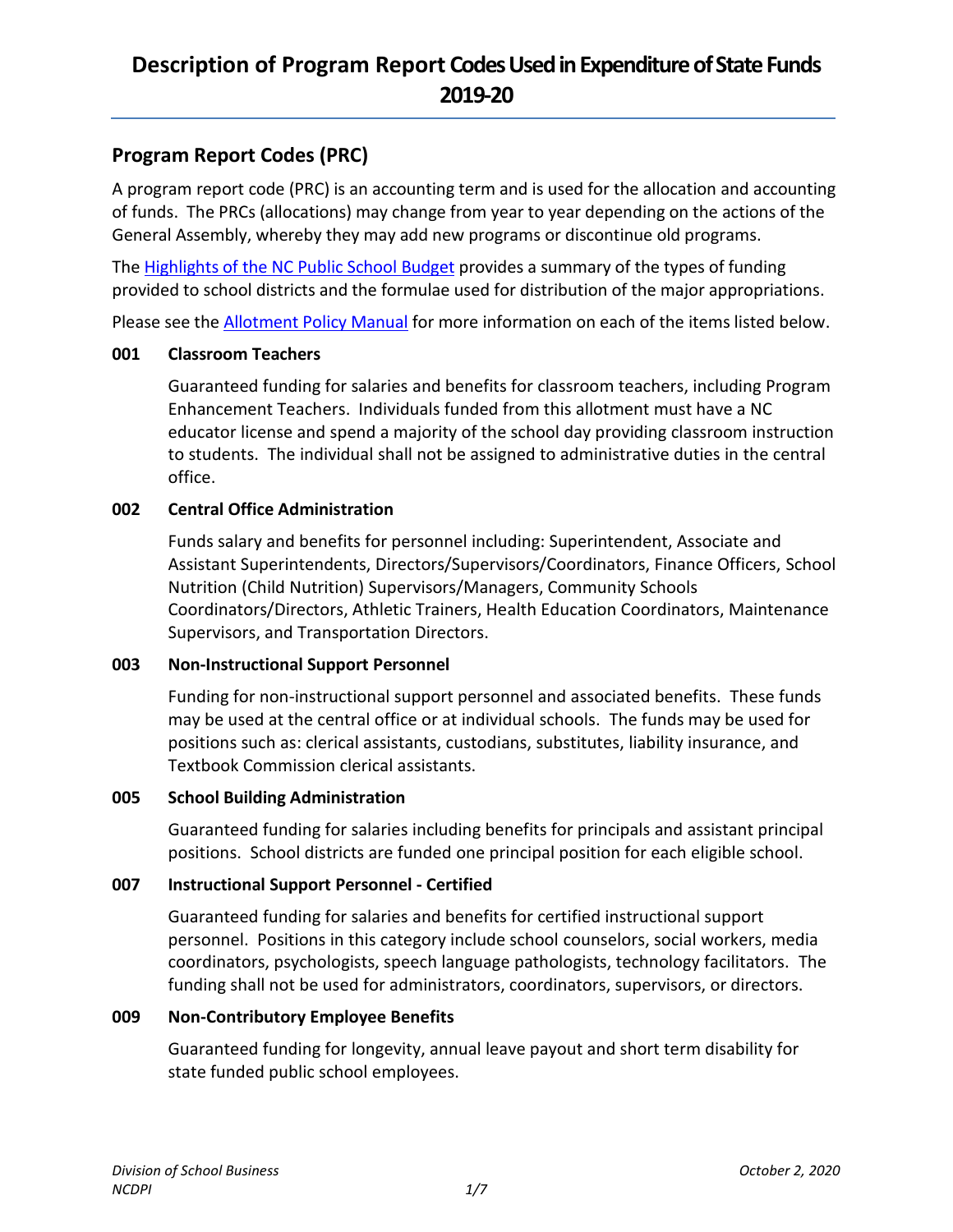#### **010 Dollars for Certified Personnel**

A separate account into which school districts may transfer funds from other programs to pay for certified personnel.

## **011 NBPTS Educational Leave**

Funding for 3 days educational leave for teachers registered for National Board of Professional Teaching Standards certification.

#### **012 Driver Training**

Funding for driver education for all eligible persons. School districts must serve all students enrolled in a public or private high school (including charter schools) and home school students residing within the LEA boundaries, who have not previously enrolled in the program.

### **013 Career Technical Education - Months of Employment**

Guaranteed funding for employment of career technical education teachers.

#### **014 Career Technical Education - Program Support Funds**

Funds to support the vocational education (career technical education) program e.g. instructional materials, equipment etc.

#### **015 School Technology Fund**

Funding to school districts for the development and implementation of a local school technology plan.

#### **016 Summer Reading Camps**

Funds for school districts to develop and implement summer reading camps for students who are not proficient in reading, as outlined in the Excellent Public Schools Act. Expenditures represent the costs of camps in the July and August 2019.

### **019 Small County Supplemental Funding**

Supplemental funds for school systems that have a small student population. County school districts with fewer than 3,301 students in membership were entitled to the supplemental funding. School systems which received these funds and are now ineligible due to a higher than 3,300 membership are phased out of the funding over five years. City school districts are not eligible.

#### **020 International Faculty Exchange Teachers**

Separate account into which school districts may transfer state funded teacher positions to cover a contract for an international faculty exchange teacher.

#### **021 Military Differential Pay**

Funding for state-funded public school employee military differential pay. Employees called to active military duty, whose military basic pay is less than the pay they received in the public schools, receive the difference in pay while on active military duty.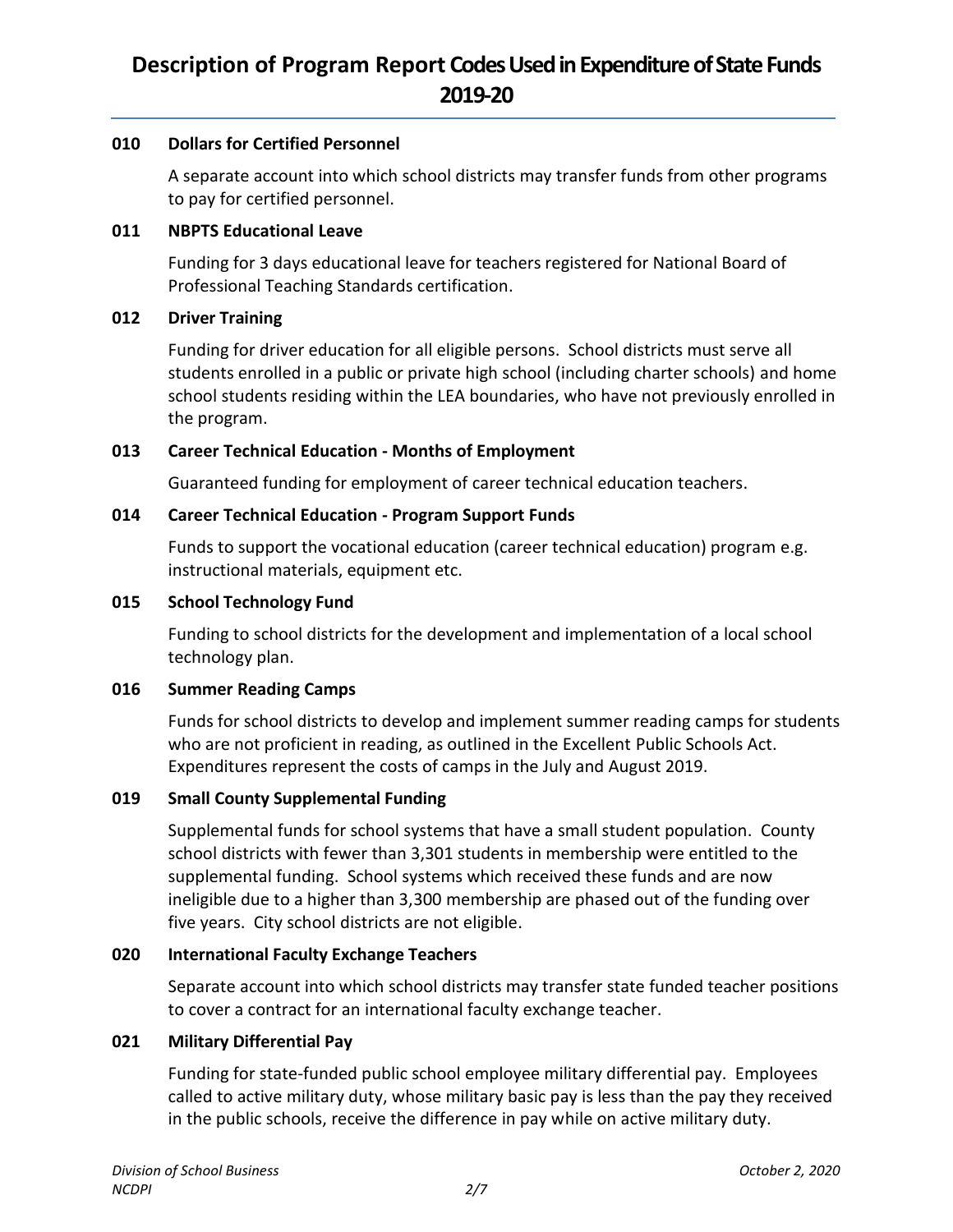### **022 Advanced Teaching Roles**

Competitive State grant to develop and support highly effective teachers and to increase access to effective and highly-effective teachers for students in low- achieving and high-poverty schools relative to their higher-achieving and lower-poverty peers.

#### **024 Disadvantaged Student Supplemental Funding**

Supplemental funding to address the capacity needs of school districts to meet the needs of disadvantaged students. The funds may only be used to:

- 1. Provide instructional positions or instructional support positions and/or professional development
- 2. Provide intensive in-school and/or after school remediation;
- 3. Purchase diagnostic software and progress-monitoring tools;
- 4. Provide funds for teacher bonuses and supplements.

#### **027 Teacher Assistants**

Funding for salaries and benefits for teacher assistants.

#### **028 Highly Qualified NC Teaching Graduates**

Supplement for new graduates entering the teaching force who had a GPA of 3.75 or higher and met a certain score on edTPA or PPAT assessments.

#### **029 Behavioral Support**

Funding for Assaulting and Violent Children programs which provide appropriate educational programs to students under the age of 18 who suffer from emotional, mental, or neurological disabilities accompanied by violent or assaulting behavior. School districts request funds for specific students, funds are provided based on need.

### **030 Digital Learning Initiative (DLI) Grant**

Funds to support the development and dissemination of local innovative digital learning models. The goal is to have effective digital learning practices spread across all North Carolina K-12 public schools.

### **031 Low-Wealth Counties Supplemental Funding**

Supplemental funds to school districts that are in counties that do not have the ability to generate revenue to support public schools at the state average level. The legislated formula considers county revenue from property tax and sales tax, per capita income and population density. The funding may be used for instructional purposes and clerical positions.

#### **032 Children with Disabilities**

Funding for the special educational needs and related services of children with disabilities. These funds are to be used for: children with disabilities, preschool handicapped students, group homes, foster homes, or similar facilities.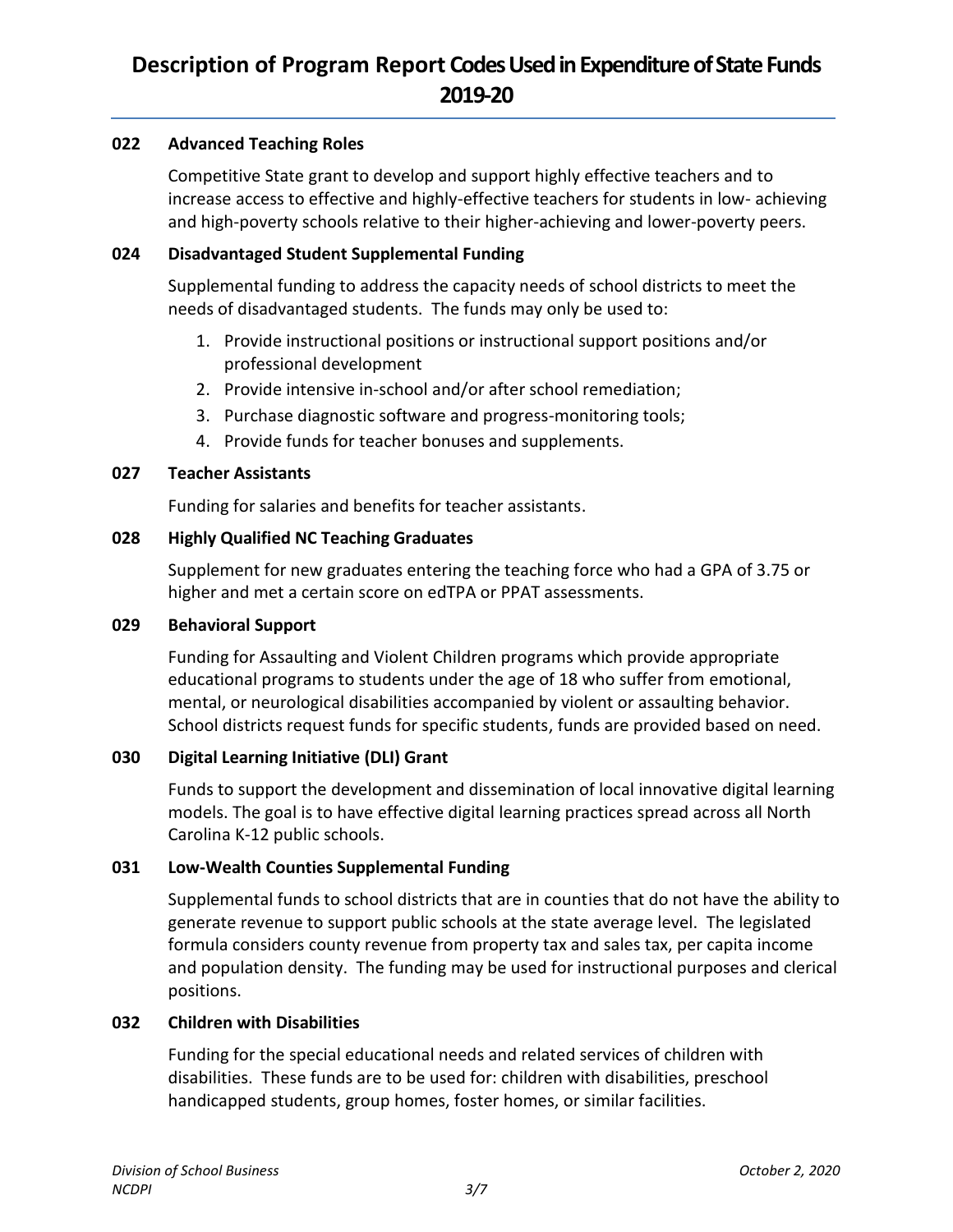#### **034 Academically or Intellectually Gifted**

Funds allocated for academically or intellectually gifted student programs.

#### **037 Restart Schools and Renewal School System**

Program funds that have been transferred by the school district from other PRCs to be used for schools that have been approved as Restart Schools by the State Board of Education. Also includes funding for the designated Renewal School System.

### **039 School Resource Officers Grant**

Funding received through a grant application to employ and train school resource officers in elementary and middle schools. The State funds school resource officers for high schools in program report code 069 At-Risk Student Services. Also includes school safety-related funds for schools receiving competitive grants for School Mental Health Support Personnel and School Safety Equipment.

### **042 Child and Family Support Teams - Nurses**

Funding for salary and fringe benefits for nationally certified school nurses to establish the School-Based Child and Family Support Team Initiative at designated schools. The purpose of the initiative is to identify and coordinate appropriate community services and supports for children at risk of school failure or out-of-home placement in order to address the physical, social, legal, emotional, and developmental factors that affect academic performance.

### **043 Child and Family Support Teams - Social Workers and Other**

Funds to establish School-Based Child and Family Support Teams that will support children at-risk of school failure by coordinating services among educational and human service agencies working with the children and their families. This funding must be used to support the salary of the school social worker associated with the program and funding for other expenses for the social worker and school nurse.

## **046 Third Grade Read to Achieve Teacher Bonus**

Bonus for 3<sup>rd</sup> grade reading teachers, based on student performance and test results.

### **048 Principal and Teacher Performance Bonuses**

Teacher and Principal bonuses. Bonuses for  $4^{th}$  & 5<sup>th</sup> grade reading,  $4^{th}$  thru  $8^{th}$  grade math, advanced course teachers and CTE teachers. Teacher bonuses based on student growth, AP/IB/AICE exams and attainment of credentials. Bonus for Principals based on school growth.

### **054 Limited English Proficiency (LEP)**

Supplemental funding to school districts with students who have limited proficiency in the English language.

#### **055 Cooperative Innovative High School**

Funding for Cooperative Innovative High Schools (CIHS). The program is to create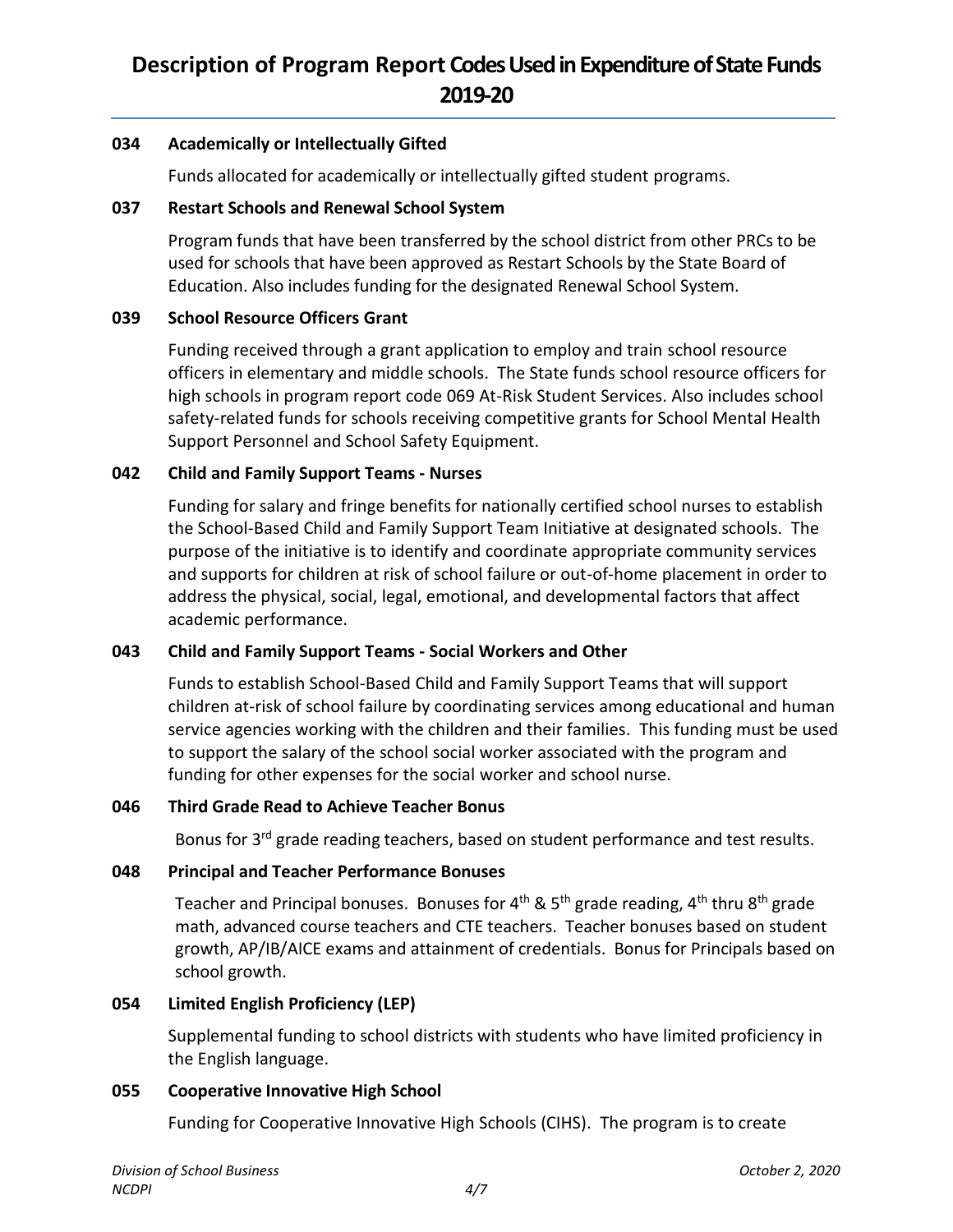rigorous and relevant high school options that provide students with the opportunity and assistance to earn an associate degree or two year of college credit by the conclusion of the year after their senior year in high school. These funds shall be used to establish partnerships with specific high schools, two and four-year colleges and universities, and local employers.

### **056 Transportation of Pupils**

Funding for all transportation related expenses for "yellow bus" use for eligible school age (K-12) students for travel to and from school and between schools. This includes expenses for contract transportation when a school district finds it impracticable to furnish transportation by yellow bus for eligible school age (K-12) students for travel to and from school and between schools. Note: Effective March 2020 and due to school closure sue to COVID. Governor Cooper granted flexibility authority for these funds to be used for school nutrition, school and community-based child care, cleaning and sanitizing schools and buses, protective equipment, and remote learning.

### **061 Classroom Materials/Instructional Supplies/Equipment**

Funding for Instructional Materials and Supplies, Instructional Equipment, and Testing Support.

### **063 Children with Special Needs - Special Funds**

Funding for the special educational needs and related services of Children with Disabilities ages 3 through 21 in community residential centers, developmental day care and special State reserve. Funds are provided based on need and are requested for specific students.

### **064 CTE Grade Expansion Program Grant**

Grant to expand CTE programs by prioritizing students in  $6<sup>th</sup>$  & 7<sup>th</sup> grade by providing grants to selected LEAS for up to seven years.

#### **065 Coding and Mobile Application Grant**

Grant to provide opportunities for students to learn computer science, coding and mobile app development to help them gain the skills needed to: (1) create and contribute, not just use and consume, in the digital economy; and (2) actively engage as informed citizens in our complex, technology-driven world.

### **066 Assistant Principal Interns - Principal Fellows**

Funding for stipends to full-time students working on a Master's degree in school administration, who are serving in an approved intern principal fellows program.

#### **067 Assistant Principal Interns - MSA Students**

Funding for stipends to full-time Master of School Administration students who are serving in an approved intern program.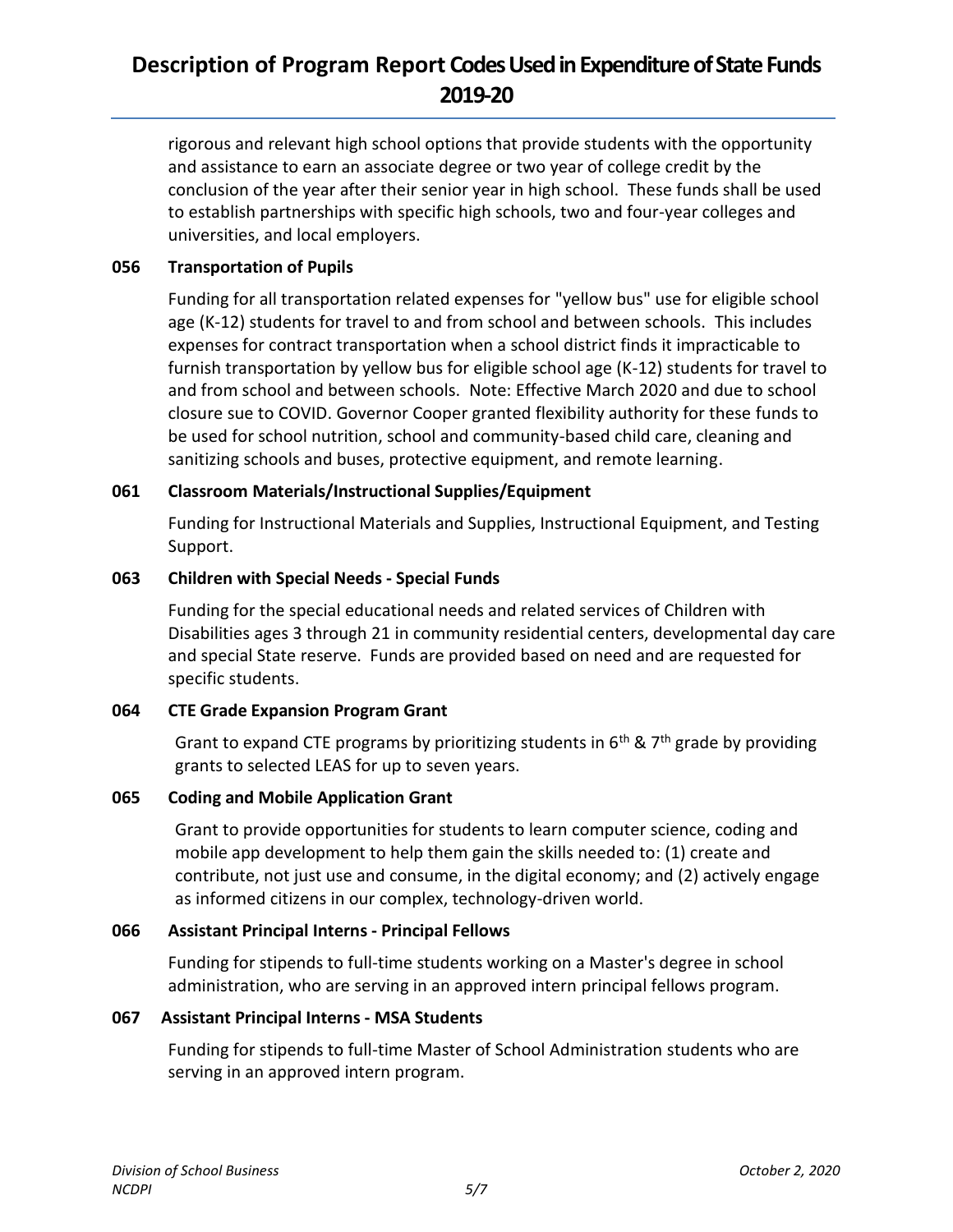#### **068 Alternative Programs and Schools**

Expenditures for alternative schools funded from At-Risk Student Services (PRC 069), including instructional positions, materials etc.

#### **069 At-Risk Student Services**

Funding to identify students likely to drop out and to provide special alternative instructional programs for these at-risk students. Also provides funding for summer school instruction and transportation, remediation, alcohol and drug prevention, early intervention, safe schools, and preschool screening.

#### **073 School Connectivity**

Funds to support the enhancement of the technology infrastructure for public schools.

### **079 Career Technical Education - State: Education and Workforce Innovation Program**

Funds to foster innovation in education that will lead to more students graduating career and college ready.

#### **085 Early Grade Reading Proficiency**

Funding to school districts and charters to provide literacy support and to purchase evaluation devices and kits to be used with diagnostic software (grades K-3).

#### **095 Special Dollar Allotment**

Funds for the salary and benefits of selected teachers to work at designated school districts throughout the State in support of major State Board of Education initiatives such as school assistance, teacher inductions, technology assessment/training, and student improvement.

### **096 Special Position Allotment**

Funds for the salary and benefits of selected teachers to work on loan for designated school districts throughout the State in support of major State Board of Education initiatives such as school assistance, teacher inductions, technology assessment/training, and student improvement. Also provides funding for the Teacher of the Year position.

#### **130 State Textbooks**

Expenditures on textbooks purchased from the State Textbook Warehouse

### **131 Textbooks and Digital Resources- not from the State Warehouse**

Expenditures on textbooks and digital resources purchased from vendors. Note: Effective March 2020 and due to school closure sue to COVID. Governor Cooper granted flexibility authority for these funds to be used for devices.